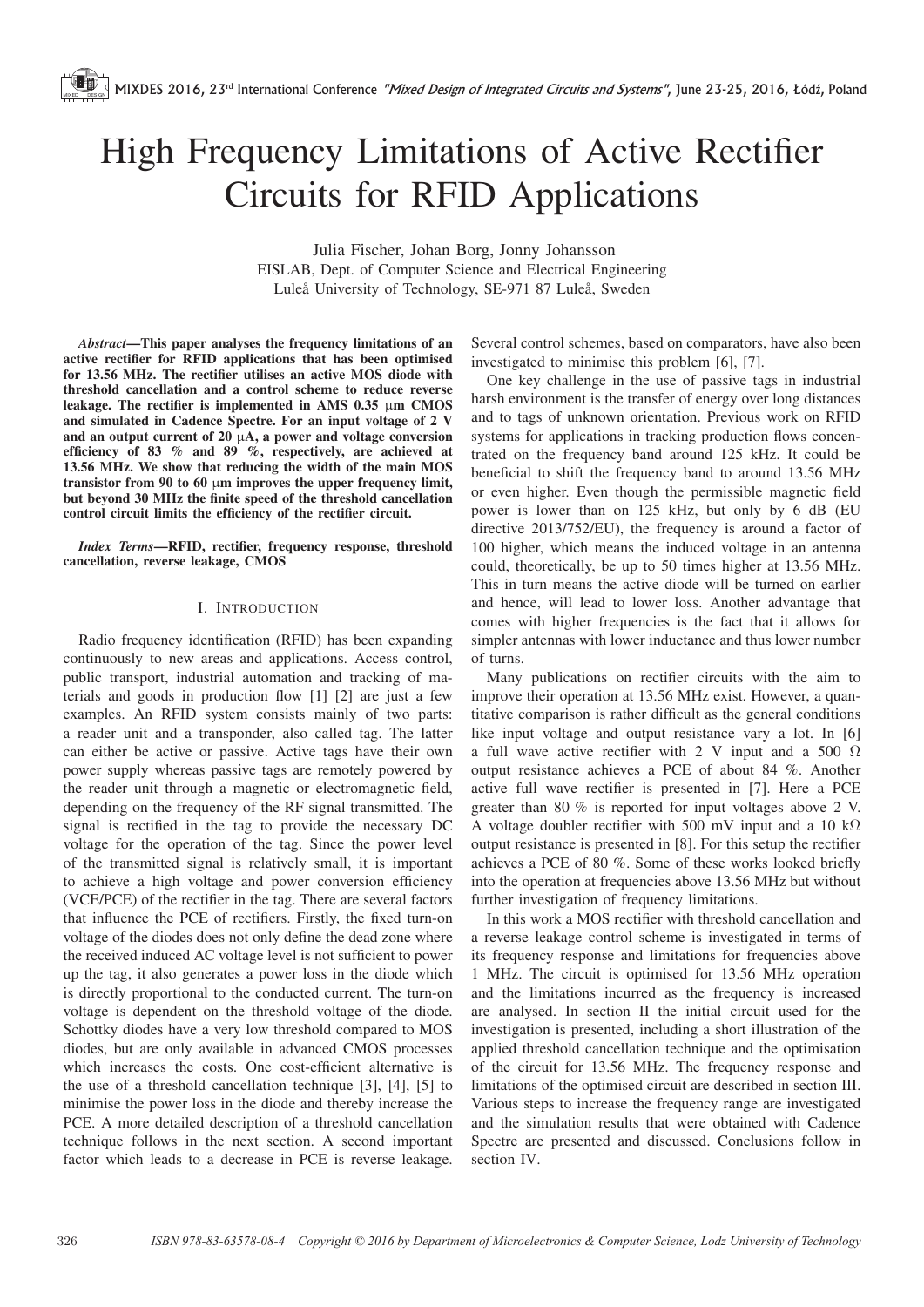

Fig. 1. Initial circuit design for single MOS diode rectifier with threshold cancellation and reverse leakage control [9].

## II. CIRCUIT DESIGN

## *A. Utilised Rectifier*

As a starting point served the circuit presented in [9], also shown in Fig. 1. It is based on an internal threshold cancellation technique for MOS diodes and, in addition, utilises a control scheme to minimise reverse leakage. The main idea of the threshold cancellation technique is to place a diode connected MOS transistor  $(M_2$  in Fig. 1) between drain and gate of the MOS diode  $M_1$  to reduce the effective threshold of it. However, the reverse leakage will increase rapidly when the transistor  $M_1$  is reverse-biased if the effective threshold is reduced. To minimise the reverse leakage, a CMOS inverter,  $M_3$  and  $M_4$ , is added. Its purpose is to switch between activating the threshold cancellation during the positive halfperiod of the input signal and turning off  $M_1$  completely during the negative half-period. By operating  $M_1$  as a reducedthreshold MOS diode rather than as a pure CMOS switch, the exact timing of the turn on and turn off instances becomes less critical. Thus, the need for a fast and highly accurate control circuit is reduced and a simple driver circuit as shown in Fig. 1 has been shown to be sufficient for operation at low frequencies up to 1 MHz.

In the original design, which was optimised for 1 MHz, the widths of the transistors  $M_1, M_2, M_3, M_4$  and  $M_5$  were chosen as follows: 200 μm, 1 μm, 5 μm, 5 μm and 1 μm, respectively. The resistor sizes  $R_{b2}$  and  $R_{b5}$  were set to 700 k $\Omega$ and 1 MΩ, respectively.

## *B. Optimisation for 13.56 MHz*

This and all following circuits were implemented in the AMS 0.35 μm CMOS process and simulated with Cadence Spectre.

At an operating frequency of 1 MHz, the circuit with its original parameters, an input voltage of 2 V and an output current of 20 μA achieved a PCE and VCE of 84.9 % and 92.4 %, respectively. The distribution of power dissipation in selected components are shown in table I. The biggest loss contributor is  $M_1$  with 42 % of the overall loss. With the frequency increased to 13.56 MHz the PCE and VCE dropped down to 79.2 % and 86.6 %, respectively and the power dissipation in  $M_1$  increased to 57 % of the overall loss. Fig. 2 shows the voltage signal at the gate of  $M_1$  as well as the current through the transistor for both operation at 1 and 13.56 MHz. In the latter case it becomes apparent that  $M_1$  doesn't switch fast enough, so neither threshold cancellation nor leakage control are working to their full potential as the frequency increases. There are two possibilities to overcome this problem and to thereby increase efficiency; decrease the width of  $M_1$  and increase the current that can be sunk by  $M_4$  when turning on  $M_1$ . To achieve the latter,  $R_{b2}$ has to be decreased and  $M_2$  scaled accordingly to keep the desired threshold cancellation voltage. This leads to a trade-off because it in turn means a higher current through the resistor and thus higher loss in power. A parametric analysis of the width of  $M_1$  shows that decreasing the width to 90  $\mu$ m results in the highest PCE at 13.56 MHz. Further parametric analyses were performed to determine the the optimum values for  $R_{b2}$ (700 kΩ) and the widths (3  $\mu$ m) of the transistors (M<sub>3</sub> and M4) of the inverter. With the circuit parameters changed to the optimum values, the PCE and VCE could be increased up to 82.9 % and 89.2 %, respectively, only slightly below the achieved values at an operating frequency of 1 MHz. Still M<sup>1</sup> remains the main contributor to the power dissipation, with 50 % of the overall loss.

#### III. FREQUENCY LIMITATIONS

To investigate the optimised circuit's frequency response and its limits, the frequency was first doubled from 13.56 MHz onwards and later some intermediate steps were added. Already at around 30 MHz the PCE and VCE started to drop significantly (Fig. 3). The power loss distribution in Table I shows, that again,  $M_1$  is the main contributor with its power loss increased to 62 % of the overall loss at 27.12 MHz. Similarly as for the original circuit, the switching speed of  $M_1$  is the limiting parameter. Choosing a smaller width increases the switching speed and should in turn result in better performance at higher frequency. But this comes with the cost of slightly lower PCE and VCE when operating at 13.56 MHz, where optimal performance was obtained for a width of  $M_1$  of 90 µm. Choosing a width  $W_1$  smaller than the optimal width found for 13.56 MHz and no other changes in the circuit's design improved the circuit's behaviour for higher frequencies. For  $W_1 = 60$  μm the loss in PCE at 13.56 MHz compared to the width  $W_1 = 90 \mu m$  is negligibly small  $(< 0.5\%$ ) but in turn the PCE only starts dropping significantly at around 50 MHz compared to around 30 MHz for the width  $W_1 = 90 \mu m$  as shown in Fig. 4.

As seen in Table I, with increasing frequency the additional power loss occurs mainly in  $M_1$  due to the increase in reverse leakage caused by a delay in the switching time. To further investigate the source of the delayed switching and to investigate the possible upper limits of this circuit configuration, an ideal pulsed voltage source was placed at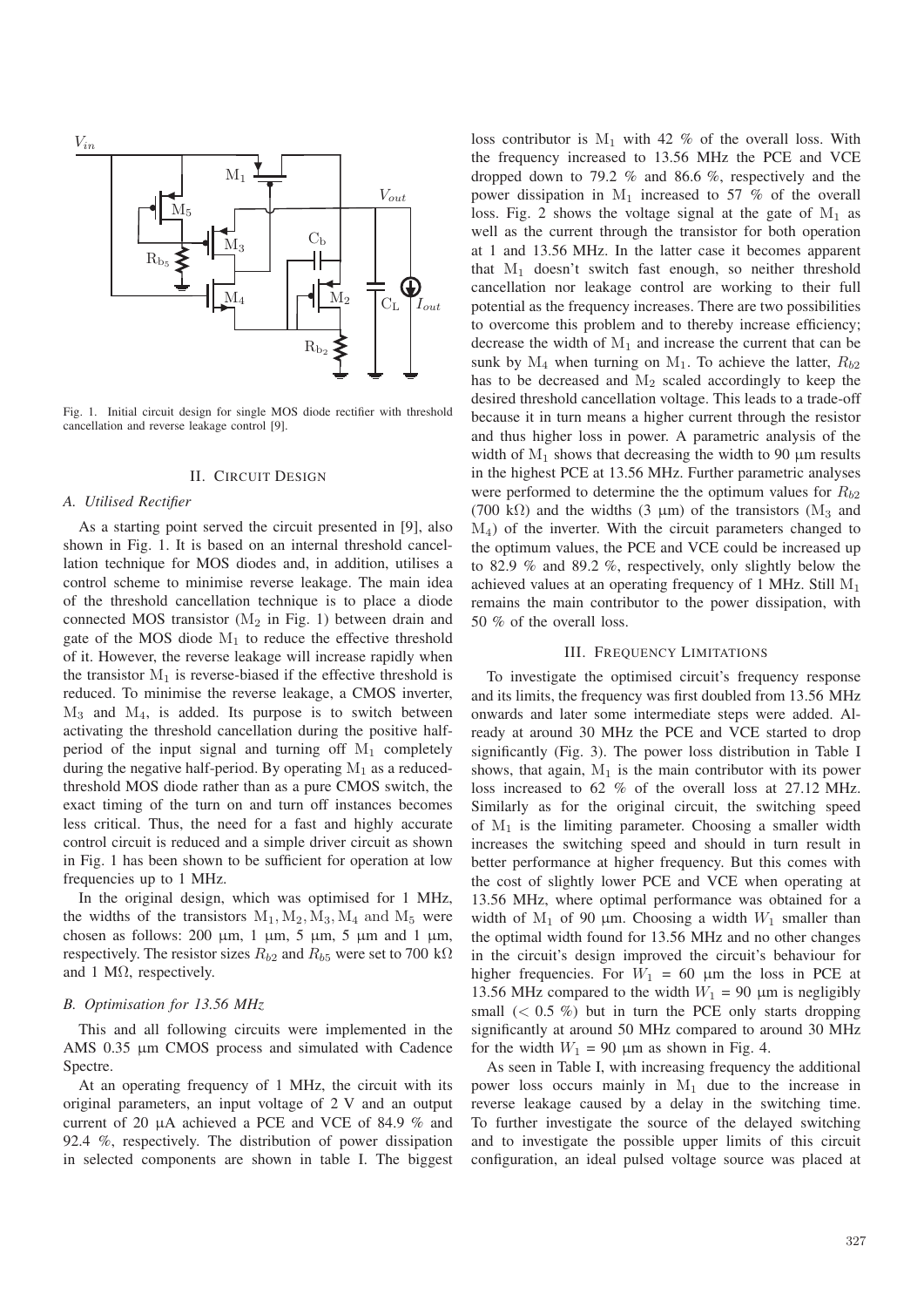TABLE I

|                | original circuit |                       | optimised circuit |                                  | pulsed V-source @M1 |              |                  | pulsed V-source @M3/4 |              |
|----------------|------------------|-----------------------|-------------------|----------------------------------|---------------------|--------------|------------------|-----------------------|--------------|
|                | . MHz            | 13.56 MHz             | 13.56 MHz         | 27.12 MHz                        | 13.56 MHz           | 27.12 MHz    | 216.96 MHz       | 13.56 MHz             | 27.12 MHz    |
| <b>PCE</b>     | 84.9 %           | 79.2%                 | 82.9 %            | 77.0 %                           | 83.7 %              | 83.3%        | 78.3%            | 83.4 %                | 77.9%        |
| M <sub>1</sub> | 2.5(42%)         | 5.1 $(57%)$           | 3.6 $(50\%$       | 5.9 (62 $%$ )                    | 3.0 $(47\%)$        | 3.0 $(47\%$  | $(37 \%)$<br>3.1 | (47, 9)<br>3.1        | 5.4 $(60\%$  |
| M <sub>3</sub> | 0.5(7%)          | 0.6(7%)               | 0.5(7%)           | 0.6(7%)                          | $0.4(6\%)$          | $0.4(6\%)$   | $0.5(6\%)$       | 0.4(7%)               | 0.5(6%)      |
| M4             | $0.3(5\%)$       | 0.6(7%)               | 0.5(7%)           | 0.6(7%)                          | 0.2(3%)             | 0.2(4%)      | $0.5(6\%)$       | 0.4(6%)               | 0.6(6%)      |
| M <sub>5</sub> | $0.1(2\%)$       | $\%$<br>$0.1$ ( $<$ 1 | $\%$<br>0.1 (     | $\mathscr{G}_o$<br>$0.1$ ( $<$ 1 | $0.1(1\%)$          | $0.1 (< 1\%$ | 1.5 (18 %)       | $0.1(2\%)$            | $0.2(2\%)$   |
| Rb2            | $(27 \%)$        | $\%$<br>1.9 (21       | 1.6 $(22 \%)$     | 1.7 $(18\%$                      | 1.5(24%)            | 1.5 $(24\%$  | 2.2 $(26 \% )$   | 1.6 (24 %)            | 1.7 $(19\%)$ |

DISTRIBUTION OF POWER DISSIPATION (IN μW AND PERCENTAGE OF OVERALL LOSS) IN SELECTED COMPONENTS AND POWER CONVERSION EFFICIENCY FOR DIFFERENT SETUPS AND FREQUENCIES WITH AVERAGE INPUT POWER OF  $44 \mu W$ .



Fig. 2. Current and gate voltage of  $M_1$  plotted together with input and output signal of the original circuit for a) 1 MHz and b) 13.56 MHz.



Fig. 3. PCE and VCE versus frequency for transistor width  $W_1 = 90 \text{ }\mu\text{m}$ with  $V_{in} = 2$  V and  $I_{out} = 20$  µA.

the gate of  $M_1$  to ensure precisely timed switching (Fig. 5). The inverter transistors  $M_3$  and  $M_4$  were kept to include their power dissipation in the simulations for better comparison with the simulations from the optimised circuit. With the ideal pulsed voltage source at gate  $M_1$  the PCE could be kept above 80 % for frequencies up to 100 MHz. Even then, it only slowly decreased and was above 70 % for frequencies up to about 600 MHz. The frequency behaviour is plotted in Fig. 6. The power dissipation in  $M_1$  only slowly increased with increasing frequency (about 10 % from 13 to 400 MHz), whereas a significant increase in power dissipation could be registered for M5, which accounts for the main part of the



Fig. 4. Comparison of PCE for different widths of transistor  $M_1$ : optimum width (90 μm) for 13.56 MHz and a smaller width (60 μm) for improved frequency response for higher frequencies with  $V_{in} = 2$  V and  $I_{out} = 20$  µA.

additional loss for higher frequencies in this setup, as shown in Table I. Sharp signal slopes could be established with the pulsed voltage source at the gate of  $M_1$ . Both the threshold cancellation and the control scheme for minimising the reverse leakage could then work in a proper manner, resulting in high PCE and VCE and showing that the active MOS diode is well capable of operating at high frequencies.

In the next step the ideal pulsed voltage source was moved from  $M_1$  to the inverter stage  $M_3/M_4$ . One pulsed voltage source was placed at the gate of  $M_3$  to replace the driver circuit formed by  $M_5$  and  $R_{b5}$ . Again, both these components